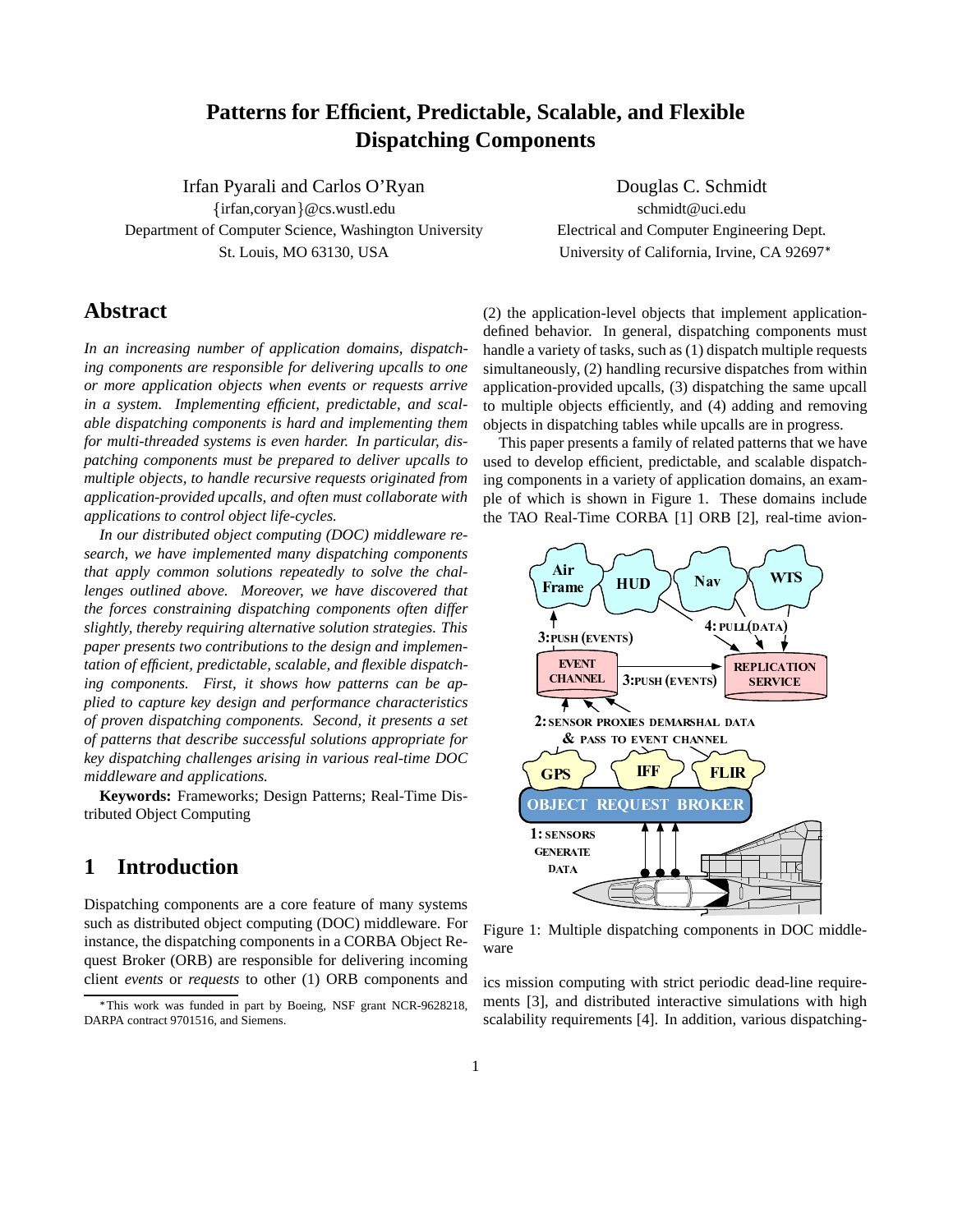oriented framework components, such as Reactors [5], Proactors [6], Observers [7], and Model-View-Controllers [8] are implemented using these patterns.

The remainder of this paper is organized as follows: Section 2 describes the context in which dispatching components are used and identifies common requirements for several typical use-cases; Section 3 presents the patterns used to implement efficient, predictable, scalable, and flexible dispatching components for both single and multiple targets; and Section 4 presents concluding remarks.

# **2 An Overview of Dispatching Components and Patterns**

This section summarizes the functionality and requirements of two common use-cases that illustrate the challenges associated with developing dispatching components. The first example is the Object Adapter [9] component in a standard CORBA [10] ORB. The second example is a Event Channel in a standard CORBA Event Service [11].

**Object Adapter dispatching components:** The core responsibilities of a CORBA Object Adapter include (1) generating identifiers for objects that are exported to clients and (2) mapping subsequent client requests to the appropriate object implementations, which CORBA calls *servants*. Figure 2 illustrates the general structure and interactions of a CORBA Object Adapter.



Figure 2: Object Adapter Structure and Interactions

In addition to its core responsibilities, a CORBA Object

Adapter must handle the following situations correctly, robustly, and efficiently:

e **Non-existent objects:** Clients may invoke requests on "stale" identifiers, *i.e.*, on objects that have been deactivated from the Object Adapter. In this case, the Object Adapter should not use the stale object because it may have been deleted by the application. Instead, it must propagate an appropriate exception back to the client.

e **Unusual object activation/deactivation use-cases:** Object Adapters are responsible for activating and deactivating objects on-demand. Moreover, server application objects can activate or deactivate other objects in response to client requests. An object can even deactivate itself while in its own upcall, *e.g.*, if the request is a "shut yourself down" message.

e **Multi-threading hazards:** Implementing an Object Adapter that works correctly and efficiently in a multithreaded environment is hard. For instance, there are many opportunities for deadlock, unduly reduced concurrency, and priority inversion that may arise from recursive calls to an Object Adapter while it is dispatching requests. Likewise, excessive synchronization overhead may arise from locking performed on a dispatching table.

**Event Channel dispatching components:** The CORBA Event Service defines participants that provide a more asynchronous and decoupled type of communication service that alleviates some restrictions [3] with the standard synchronous CORBA ORB operation invocation models. As shown in Figure 3 *suppliers* generate events and *consumers* process events



Figure 3: Participants in the COS Event Service Architecture

received from suppliers. This figure also illustrates the *Event Channel*, which is a mediator [7] that dispatches events to consumers on behalf of suppliers. By using an Event Channel, a supplier can deliver events to one or more consumers without requiring the any of these participants to know about each other explicitly.

To perform its core responsibilities, a CORBA Event Channel must address the following aspects: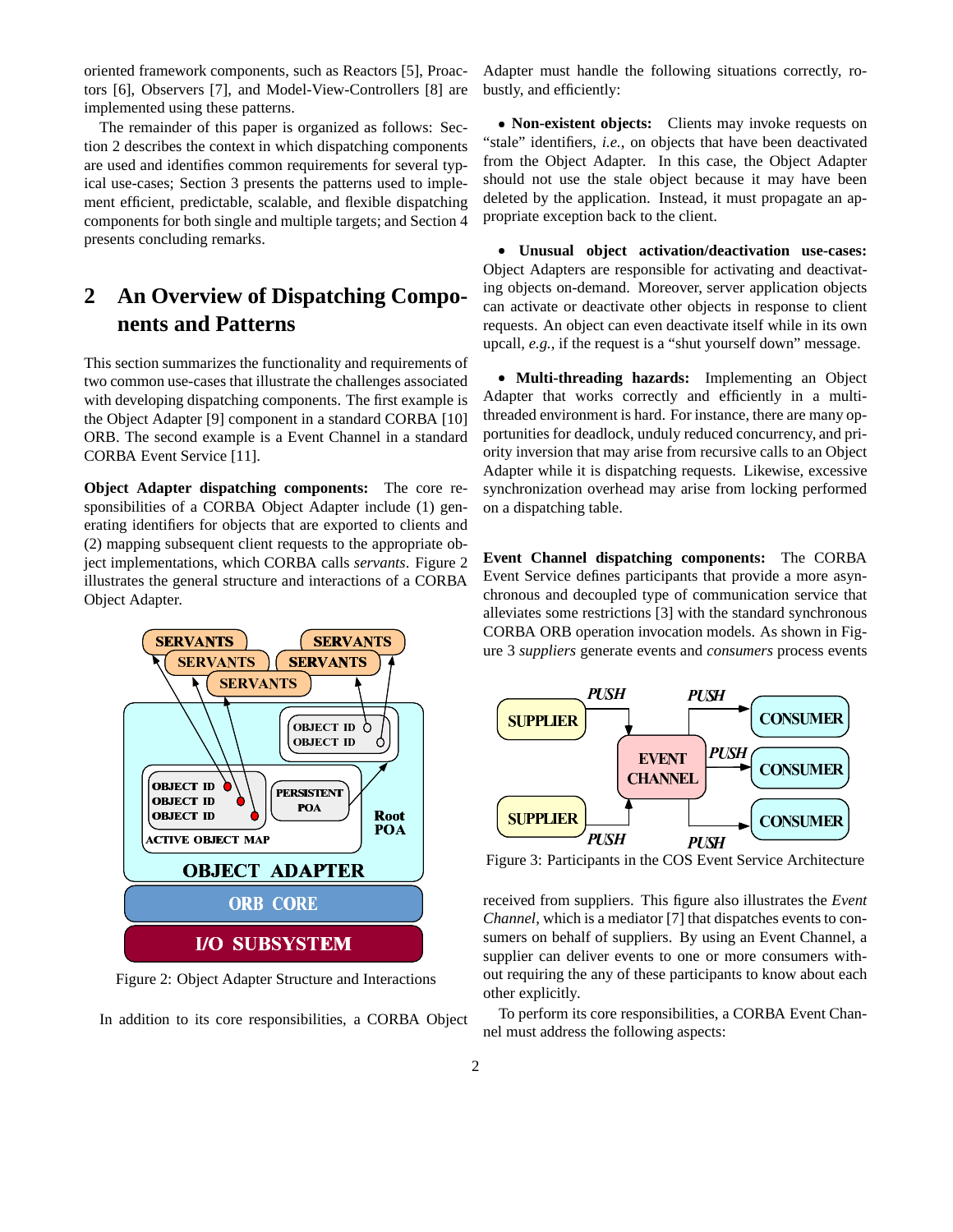e **Dynamic consumer subscriptions:** A robust implementation of an Event Channel must support the addition of new consumers while dispatching is in progress. Likewise, it must support the removal of existing consumers before all active dispatching operations complete. In multi-threaded environments, it is possible for multiple threads (potentially running at different priorities) to iterate over the dispatching table concurrently. Some consumers may trigger further updates, which also must be handled properly and efficiently.

Näive implementations, such as copying the complete set of consumers before starting the iteration, may fail if one consumer is destroyed as a side-effect of the upcall on another consumer. In multi-threaded implementations, this problem is exacerbated because separate threads may remove and destroy consumers in the table concurrently.

e **Variable dispatching times:** Dispatching events requires an Event Channel to iterate over its set of consumers. However, iterators make it even harder to provide predictable implementations because the number of consumers may vary. Some type of synchronization is therefore required during the dispatching process.

Implementations of the Observer pattern [7] must also contend with problems similar to CORBA Event Service. The Observer pattern propagates updates emanating from one or more suppliers to multiple consumers, *i.e.*, observers. An implementation of this pattern must iterate over the set of consumers and disseminate the update to each one of them. As with the Event Channel, subscriptions may change dynamically while updates are being dispatched.

Historically, a variety of *ad hoc* strategies have emerged to address the dispatching challenges outlined above. No one strategy is optimal for all application domains or use-cases, however. For instance, real-time implementations may impose too much overhead for high-performance, "best-effort" systems. Likewise, implementations tailored for multi-threading may impose excessive locking overhead for single-threaded reactive systems. In addition, strategies that support recursive access can incur excessive overhead if all upcalls are dispatched to separate threads or remote servers. Thus, what is required are strategies and methodologies that systematically capture the range of possible solutions that arise in the design space of dispatching components. One family of these strategies is described in the following section.

## **3 Patterns for Dispatching Components**

Certain patterns, such as Strategized Locking [12] or Strategy [7] address some of the challenges associated with developing efficient, predictable, scalable, and flexible dispatching components. In other cases, however, the relationships and collaborations between dispatching components require more specialized solutions. Moreover, as noted in Section 2, no single pattern or strategy alone resolves all the forces faced by developers of complex dispatching components. Therefore, this section presents *patterns* that addresses the challenges for dispatching components outlined in Section 2.

A pattern is a recurring solution to a standard problem within a particular context [7]. Patterns help developers communicate architectural knowledge, help developerslearn a new design paradigm or architectural style, and help new developers avoid traps and pitfalls that have been learned traditionally only through costly experience [13].

Each pattern in this paper resolves a particular set of forces, with varying consequences on performance, functionality, and flexibility. In general, simpler solutions result in better performance, but do not resolve all the forces that more complex dispatching components can handle. Application developers should not disregard simpler patterns, however. Instead, they should apply the patterns that are most appropriate for the problem at hand, balancing the need to support advanced features with the performance and flexibility requirements of their applications.

### **3.1 Dispatching to a Single Object**

This subsection focuses on patterns for components where events or requests are dispatched to a single target object. Section 3.2 then describes patterns that are suitable for dispatching to multiple objects. The initial patterns are relatively straightforward and are intended for less complex systems. The latter patterns are more intricate and address more complex requirements for efficiency, predictability, scalability, and flexibility.

### **3.1.1 Serialized Dispatching**

**Context:** Dispatching components are vital in DOC middleware and applications. They typically contain a collection of target objects that reside in one or more dispatching tables. These tables are used to select appropriate objects based upon identifiers contained an incoming requests. For example, as outlined in Section 2, the CORBA architecture [10] defines an Object Adapter [9] that (1) maps client requests to objects supplied by server applications and (2) helps dispatch operations on server objects.

**Problem:** Multi-threaded applications must serialize access to their dispatching table to prevent data corruption.

**Forces:** Serialization mechanisms, such as mutexes or semaphores, should be used carefully to avoid excessive locking, priority inversion, and non-determinism. Highperformance and real-time systems can maximize parallelism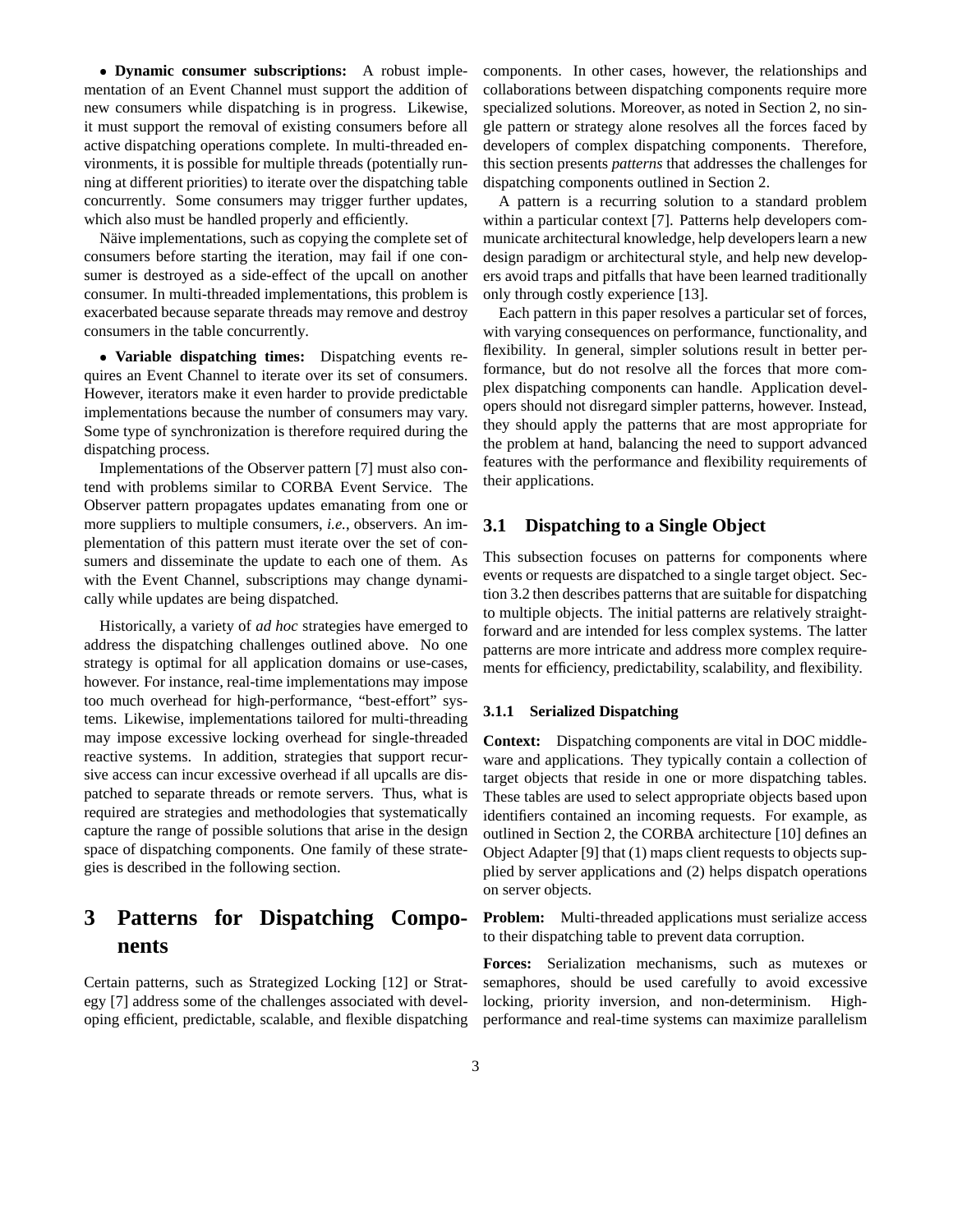by minimizing serialization. However, application correctness cannot be sacrificed to improve performance, *e.g.*, a multithreaded applications should be able to add and remove objects registered with the dispatching table efficiently during run-time without corrupting the dispatching table.

**Solution:** Serialize dispatching of requests by using the Monitor Object pattern [14] where a single monitor lock serializes access to the entire dispatching table, as shown in Figure 4. The monitor lock is held both while (1) searching the



Figure 4: Serialized Dispatching with a Monitor Lock

table to locate the object and (2) dispatching the appropriate operation call on the application-provided code. In addition, the same monitor lock is used when inserting and removing entries from the table.

**Consequences:** A regular monitor lock is sufficient to achieve the level of serialization necessary for this dispatching component. Serialization overhead is minimal since only one set of acquire/release calls are made on the lock during an upcall. Thus, this design is appropriate when there is little or no contention for the dispatching table or when upcalls to application code are short-lived.

A simple protocol can control the life-cycle of objects registered with the dispatching component. For instance, an object cannot be destroyed while it is still registered in the dispatching table. Since the table's monitor lock is used both for dispatching and modifying the table, other threads cannot delete an object that is in the midst of being dispatched.

Note, however, that this pattern may be inadequate for systems with stringent real-time requirements. In particular, the monitor lock is held during the execution of application code, which makes it hard for the dispatching component to predict how long it will take to release the monitor lock. Likewise, this pattern does not work well when there is significant contention for the dispatching table. For instance, if two requests arrive simultaneously for different target objects in the same dispatching table, only one of them can be dispatched at a time.

#### **3.1.2 Serialized Dispatching with a Recursive Mutex**

**Context:** Assume the dispatching component outlined in Section 3.1.1 is being implemented in multi-threaded applications.

**Problem:** Monitor locks are not recursive on many OS platforms. When using non-recursive locks, attempts to query or modify the dispatch table while holding the lock will cause deadlock. Thus application code cannot query or modify the dispatch table since it is called while the lock is held.

**Forces:** A monitor lock cannot be released before dispatching the application upcall because another thread could remove and destroy the object while it is still being dispatched.

**Solution:** Serialize dispatching of requests by using a *recursive* monitor lock [15]. A recursive lock allows the calling thread to re-acquire the lock if that thread already owns it. The structure of this solution is identical to the one shown in Figure 4, except that a recursive monitor lock is used in lieu of a non-recursive lock.

**Consequences:** As before, the monitor lock serializes concurrent access to avoid corruption of the dispatching table. Unlike the Serialized Dispatching pattern outlined in Section 3.1.1, however, application upcalls can modify the dispatching table or dispatch new upcalls.

Unfortunately, this solution does not resolve the concurrency and predictability problems since the monitor is held through the upcall. In particular, it is (1) still hard for the dispatching component to predict how long the monitor lock must be handle and (2) the component does not allow multiple requests to be dispatched simultaneously. Moreover, recursive monitor locks are usually more expensive than their non-recursive counterparts [16].

#### **3.1.3 Dispatching with a Readers/Writer Lock**

**Context:** In complex DOC middleware and applications, events and requests often occur simultaneously. Unless application upcalls are sharing resources that must be serialized, these operations should be dispatched and executed concurrently. Even if hardware support is not available for parallel execution, it may be possible to execute events and requests concurrently by overlapping CPU-intensive operations with I/O-intensive operations.

**Problem:** Serialized Dispatching patterns are inefficient for implementing concurrent dispatching upcalls since they do not distinguish between read and write operations, and thus serialize all operations on the dispatching table.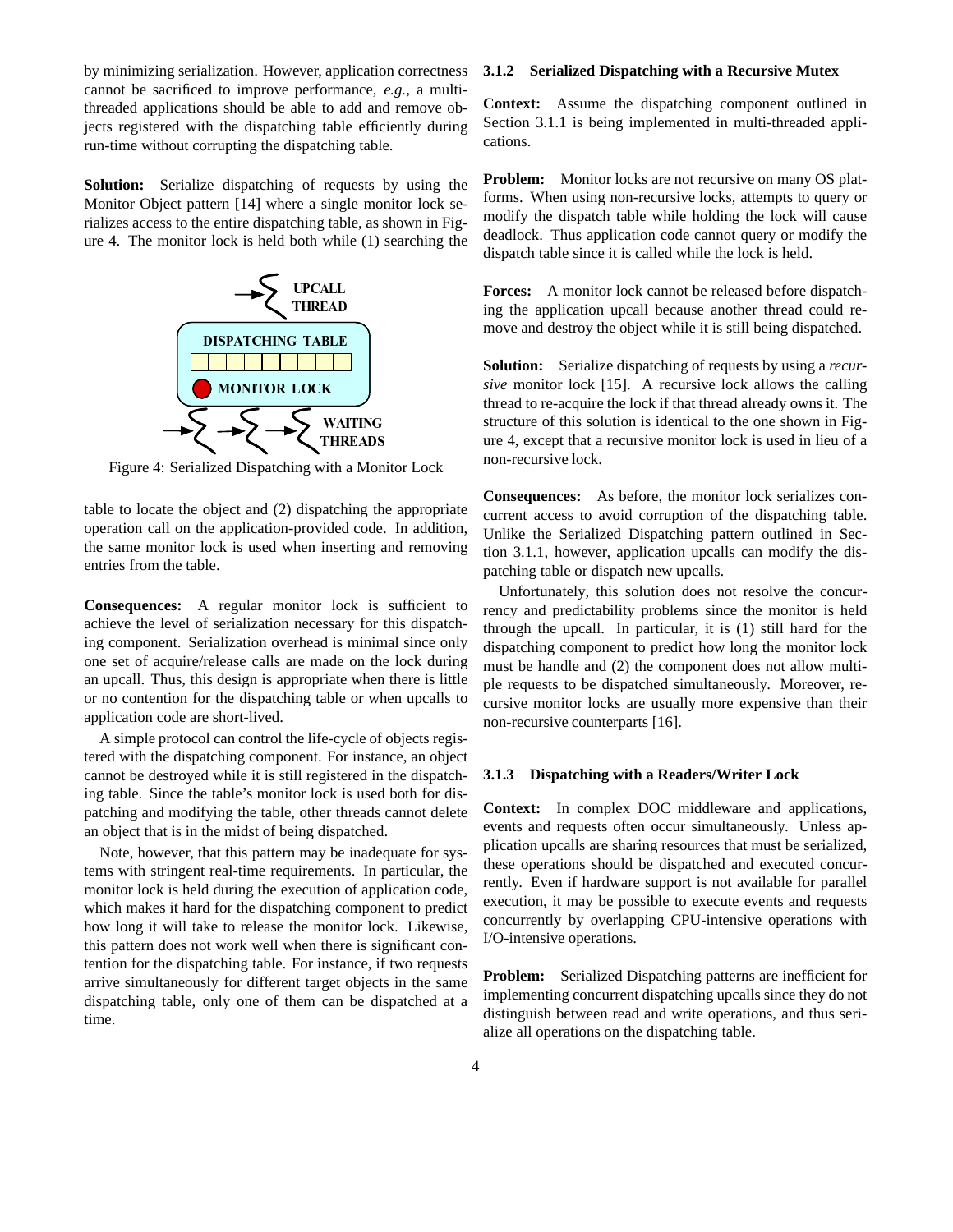**Forces:** Although dispatching table modifications typically require exclusive access, dispatching operations do not modify the table. However, the dispatching component must ensure that the table is not modified while a thread is performing a lookup operation on it.

**Solution:** Use a readers/writer lock to serialize access to the dispatching table. The critical path, *i.e.*, looking up the target object and invoking an operation on it, does not modify the table. Therefore, a read lock will suffice for this path. Operations that modify the dispatching table, such as adding or removing objects from it, require exclusive access, however. Therefore, a write lock is required for these operations. Figure 5 illustrates the structure of this solution, where multiple reader threads can dispatch operations concurrently, whereas writer threads are serialized.



Figure 5: Dispatching with a Readers/Writer Lock

**Consequences:** Readers/writer locks allow multiple readers to access a shared resource simultaneously, while only allowing one writer to access the shared resource at a time. Thus, the solution described above allows multiple concurrent dispatch calls.

Some DOC middleware executes the upcall in a separate thread in the same process or on a remote object. Other middleware executes the upcall in the same thread after releasing the read lock. Thus, this readers/writer locking pattern [15] can be applied to such systems without any risk of deadlocks. However, this solution is not applicable to systems that execute an upcall while holding the read lock. In that case, changing the table from within an upcall would require upgrading the readers/writer lock from a read lock to a write lock. Unfortunately, standard readers/writer lock implementations, such as Solaris/UI threads [17], do not support upgradable locks. Even when this support exists, lock upgrades will not succeed if multiple threads require simultaneous upgrades.

Note that applications using readers/writer locks become responsible for providing appropriate serialization of their data structures since they cannot rely on the dispatching component itself to serialize upcalls. As with recursive locks, the serialization overhead of readers/writer locks may be higher compared to regular locks [16] when little or no contention occurs on the dispatching table.

Implementors of this pattern must analyze their dispatching component carefully to identify operations that require only a read lock versus those that require a write lock. For example, the CORBA Object Adapter supports activation of objects within upcalls. Thus, when a dispatch lookup is initiated, the Object Adapter cannot be certain whether the upcall will modify the dispatching table. Note that acquiring a write lock *a priori* is self-defeating since it may impede concurrent access to the table unnecessarily.

Finally, this solution does not resolve the predictability problem. In particular, unbounded priority inversion may occur when high-priority writer threads are suspended waiting for low-priority reader threads to complete dispatching upcalls.

#### **3.1.4 Reference Counting During Dispatch**

**Context:** As before, a multi-threaded system is using the dispatching component. However, assume the system has stringent QoS requirements that demand predictable and efficient behavior from the dispatching component.

**Problem:** To be predictable, the system must eliminate all unbounded priority inversions. In addition, system effiency should be maximized by reducing bounded priority inversions.

**Forces:** During an upcall, an application can invoke operations that modify the dispatching table. In addition, the dispatching component must be efficient and scalable, maximizing concurrency whenever possible.

**Solution:** Reference count the entries of the dispatching table during dispatch by using a single lock to serialize (1) changes to the referenced count and (2) modifications to the table. As shown in Figure 6, the lock is acquired during the



Figure 6: Dispatching with a Reference Counted Table Entries

upcall, the appropriate entry is located, its reference count increased, and the lock is released before performing the ap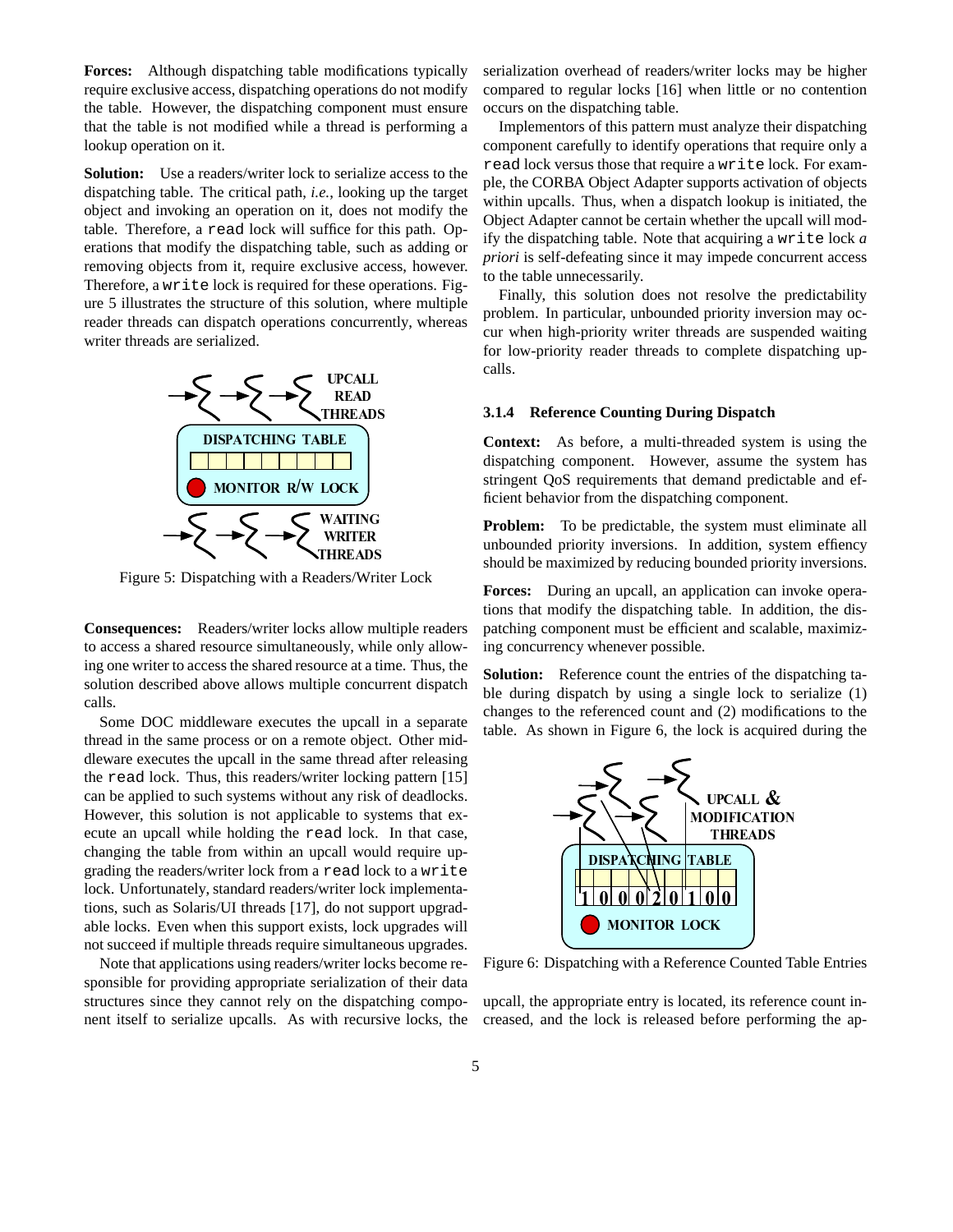plication upcall. Once the upcall completes, the lock is reacquired, the reference count on the entry is decremented, and the lock is released.

As long as the reference count on the entry remains greater than zero, the entry is not removed and the corresponding object is not destroyed. Concurrency hazards are avoided, therefore, because the reference count is always greater than zero while a thread is processing an upcall for that entry. If an object is "logically" removed from the dispatching table, its entry is not "physically" removed immediately since outstanding upcalls may still be pending. Instead, the thread that brings the reference count to zero is responsible for deleting this "partially" removed entry from the table.

In programming languages, such as C and C++, that lack built-in garbage collection, the dispatching table must collaborate with the application to control the objects' life-cycle. In this case, objects are usually reference counted<sup>1</sup>. For example, the reference count is usually incremented when the object is registered with the dispatching table and decremented when the object is removed from the dispatching table.

**Consequences:** This pattern supports multiple simultaneous upcalls since the lock is not held during the upcall. For the same reason, this model also supports recursive calls . An important benefit of this pattern is that the level of priority inversion does not depend on the duration of the upcall. In fact, priority inversion can be calculated as a function of the time needed to search the dispatching table. In our previous research [18], we have shown that very low and bounded search times can be achieved using techniques like active demultiplexing and perfect hashing. Implementations that use these techniques in conjunction with the serialization pattern described here can achieve predictable dispatching with bounded priority inversions.

A disadvantage of this pattern, however, is that it acquires and releases the lock *twice* per upcall. In practice, this usually does not exceed the cost of a single recursive monitor lock or a single readers/writer monitor lock [16]. This solution does, however, warrant extra care in the following special circumstances:

- e *Accessing "logically deleted" objects* A new request arrives for an object that has been logically, but not physically removed from the dispatching table. Additional state can be used to record that this object has been removed and should therefore receive no new requests.
- e *Activating "partially removed" objects* An implementation must handle the case where an object has been partially removed (as described above) and a client application requests a new object to be inserted for the same

identifier as the partially removed object. Typically, the new insertion must block until upcalls on the old object complete and the old object is physically removed from the dispatching table.

Table 1 summaries the different patterns for dispatching to a single object and compares their relative strengths and weaknesses.

| <b>Pattern</b>            | <b>Times lock</b><br>acquired | <b>Nested</b><br>upcalls | <b>Priority</b><br><b>Inversion</b> | Appropriate<br>when                                  |
|---------------------------|-------------------------------|--------------------------|-------------------------------------|------------------------------------------------------|
| Serialized<br>dispatching |                               | N <sub>0</sub>           | Unbounded                           | Little or<br>no contention<br>Short-lived<br>upcalls |
| Recursive<br>mutex        |                               | Yes                      | Unbounded                           | Same as above                                        |
| Readers /<br>Writer lock  |                               | Limited                  | Unbounded                           | Concurrent<br>upcalls                                |
| Reference<br>counting     | 2                             | Yes                      | <b>Bounded</b>                      | Predictable<br>behavior                              |

Table 1: Summary of Dispatching to Single Object

### **3.2 Dispatching to Multiple Objects**

This section focuses on patterns for dispatching components where events or requests are delivered to multiple target objects. Sending the same event to multiple target objects adds another level of complexity to dispatching component implementations. For instance, an implementation may need to iterate over the collection of potential targets and invoke upcalls on a subset of the objects in the dispatching table.

In many use-cases, modifications to the collection invalidate any iterators for that collection [19], even for single-threaded configurations. In general, an implementation must ensure that no modifications are performed while a thread is iterating over the dispatching table. Moreover, for real-time systems, simple serialization components, such as conventional mutexes, can result in unbounded priority inversion if higher priority threads wait for lower priority threads to finish iterating.

Interestingly, the most sophisticated pattern for dispatching to a single target object (which was presented in Section 3.1.4) is not suitable for dispatching to multiple targets. In particular, its lock would have to be acquired for the entire iteration and upcall cycle, thereby worsening priority inversion problems. If the lock was released, it could lead to an inconsistent view of the dispatching table. Below, we present a successive series of patterns that address these problems.

<sup>&</sup>lt;sup>1</sup>Note that this reference count is different from the per-entry reference count described above.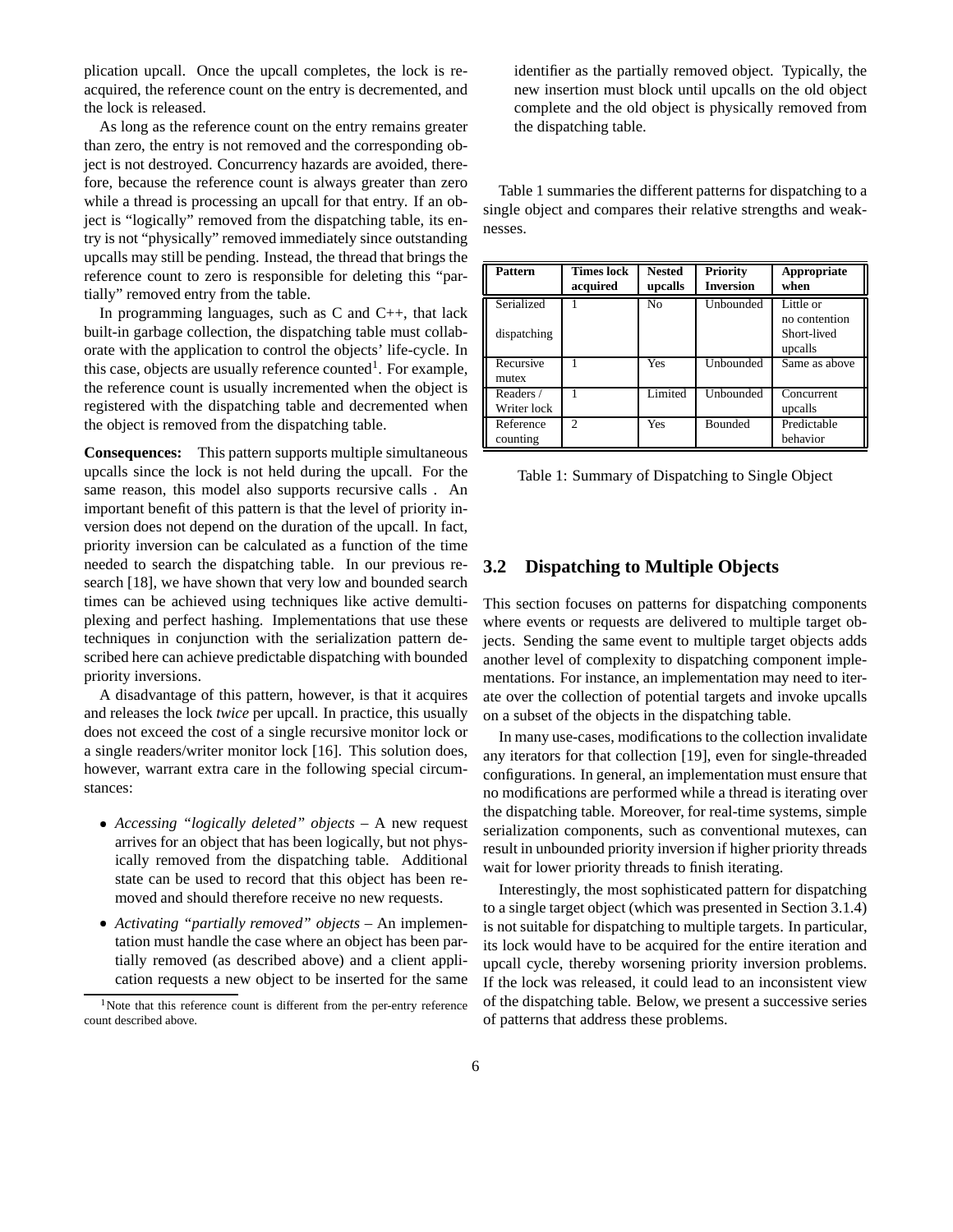#### **3.2.1 Copy-then-Dispatch**

**Context:** An event or request must be dispatched to multiple objects concurrently.

**Problem:** The challenge is how to optimize throughput while minimizing contention and serialization overhead.

**Forces:** Modifications to the dispatching table are common during the dispatch loop. The dispatching table does not provide robust iterators [19] or the iterators are not thread-safe. There are no stringent real-time requirements.

**Solution:** Make a copy of the entire dispatching table before initiating the iteration, as shown in Figure 7. Although some



Figure 7: Copy-then-Dispatch

serialization mechanism must be used during the copy, its cost is relatively low since it is outside the critical path. As an optimization, the dispatching component can acquire the lock, copy only the target objects that are interested in the event, and then release the lock. At this point, the dispatching component iterates over the smaller set of interested target objects and dispatches upcalls.

To apply this pattern, applications must collaborate with the dispatching component to control object life-cycle. For example, an object cannot be destroyed simply because it was removed successfully from the dispatching table. Other threads may still be dispatching events on an older copy of the dispatching table, and thus still have a reference to the object. Therefore, objects in the dispatching table copy must be marked "in use" until all dispatching loops using it complete.

**Consequences:** This pattern allows multiple events or requests to be dispatched concurrently. In addition, it permits recursive operations from within application upcalls that can modify the dispatching table, either by inserting or removing objects.

However, making copies of the dispatching table does not scale well, when (1) the table is large, (2) memory allocation is expensive, or (3) object life-cycle management is costly. In this case, other patterns, such as the Thread-Specific Storage [14] that eliminates locking overhead, can be used to minimize these costs, thereby making the Copy-then-Dispatch pattern applicable for systems that have small dispatching tables.

#### **3.2.2 Copy-On-Demand**

**Context:** As in Section 3.2.1, an event or request must be dispatched to multiple objects concurrently.

**Problem:** Making copies of the dispatching table is expensive and non-scalable.

**Forces:** Changes to the dispatching table are infrequent. The dispatching table does not provide robust iterators [19] or the iterators are not thread-safe. In addition, there are no stringent real-time requirements.

**Solution:** Copy the table on-demand, as shown in Figure 8. When starting an iteration, a counter flag is incremented to in-



Figure 8: Copy-On-Demand

dicate that a thread is using the table. If a thread wishes to modify the table it must *atomically* (1) make a copy of the dispatching table, (2) make the modification on the copy, and (3) replace the reference to the old table with a reference to the new one. When the last thread using the original dispatching table finishes its iteration, the table must be deallocated. In programming languages that lack garbage collection, a simple reference count can be used to accomplish this memory allocation strategy.

**Consequences:** Since the solution does not copy the dispatching table when initiating the dispatch loop, the Copy-On-Demand pattern improves the dispatch latency when compared to Copy-then-Dispatch pattern described in Section 3.2.1. Note that locks are not held while executing the upcalls. Thus, an application upcall can invoke recursive operations without risking deadlock.

One downside with this pattern is that it acquires the lock at least twice. The first acquisition occurs when the table state is updated to indicate the start of an iteration. The second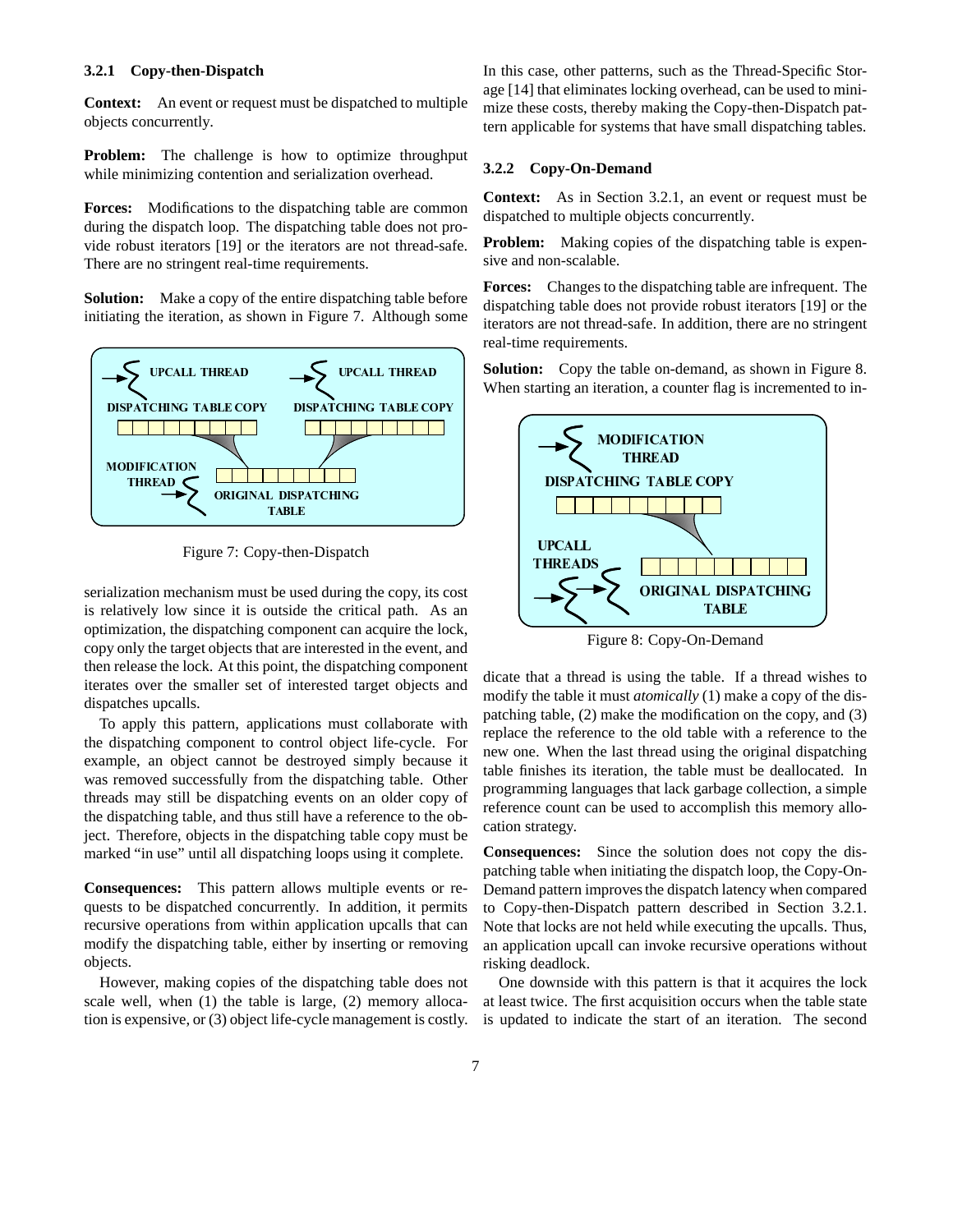acquisition indicates the end of the same iteration. Thus, when there is little or no contention, this solution is slightly more expensive than simply holding a lock over the entire dispatch loop.

Moreover, when threads contend to initiate a dispatch iteration, some priority inversion may occur. Since the lock is held for a short and fixed period of time, however, the priority inversion is bounded. In contrast, when a thread makes changes to the dispatching table, the amount of time for which it holds the lock depends on the size of the table, which may result in longer priority inversions. Thus, this pattern may be unsuitable for systems with stringent real-time requirements.

#### **3.2.3 Asynchronous-Change Commands**

**Context:** An application with stringent QoS requirements where events or requests must be dispatched to multiple objects concurrently.

**Problem:** Modifications to the dispatching table must be serialized. However, the amount of time locks are held must be bounded to minimize priority inversions.

**Forces:** Upcalls are executed in the same thread that dispatches the event. The application can add and remove objects from the dispatching table dynamically.

**Solution:** Postpone changes to the dispatching table while threads are dispatching upcalls. Before iterating over the dispatching table, the dispatching thread atomically increments a counter that indicates the number of threads iterating over the dispatching table currently. When an iteration completes it decrements the counter atomically. If a change is requested while the dispatching table is "busy," the request is converted into a Command Object [7], as shown in Figure 9, and queued



Figure 9: Asynchronous-Change Commands

to be executed when the dispatching table becomes "idle," *i.e.*, when no more dispatching threads are iterating over the table.

**Consequences:** Queueing a change to the dispatching table requires a bounded amount of time, thus preventing unbounded priority inversions. For similar reasons, this solution does not deadlock when upcalls request modifications since they are simply queued.

There is, however, a more subtle priority inversion in this Asynchronous-Change Command pattern implementation. A high-priority thread can request a modification, but the modification will not occur until the potentially lower priority threads have finished dispatching events. In many systems this is an acceptable tradeoff since priority inversions must be avoided in the critical path, *i.e.*, the dispatching path.

In addition, it is hard to ascertain when requested modifications actually occur because they execute asynchronously. Likewise, it is hard to report errors when executing change requests because the thread requesting the change does not wait for operations to complete.

Table 2 summaries the different patterns for dispatching to multiple objects and compares their relative strengths and weaknesses.

| Pattern       | <b>Times lock</b> | <b>Nested</b> | <b>Priority</b>  | Appropriate    |
|---------------|-------------------|---------------|------------------|----------------|
|               | acquired          | upcalls       | <b>Inversion</b> | when           |
| Copy-then     | ↑                 | Yes           | Unbounded        | Small dispatch |
| Dispatch      |                   |               |                  | table          |
| Copy-on       |                   | Yes           | Unbounded        | Rare table     |
| Demand        |                   |               |                  | modifications  |
| Asynchronous- | $\mathcal{D}$     | Yes           | <b>Bounded</b>   | Predictable    |
| Changes       |                   |               |                  | behavior       |

| Table 2: Summary of Dispatching to Single Object |  |  |  |
|--------------------------------------------------|--|--|--|
|                                                  |  |  |  |

### **4 Concluding Remarks**

 $\ddot{\circ}$  developers reuse successful strategies and practices. More- $\geq$  | ware. Though we have not completed that goal, we have **E** and book of patterns for developing real-time DOC middle- $\sum_{n=1}^{\infty}$  atching components. Our long-term goal is to develop a This paper describes patterns for developing and selecting appropriate solutions to common problems encountered when developing efficient, scalable, predictable, and flexible dispatterns are quite useful to help middleware researchers and over, they help developers communicate and reason more effectively about what they do and why they use particular designs and implementations. In addition, patterns are a step towards an "engineering handbook" for DOC middleware.

> The patterns documented in this paper has been applied to the TAO real-time ORB [2]. TAO has been used for a wide range of real-time applications, including avionics mission computing systems at Boeing [3, 20, 21], the SAIC Run Time Infrastructure (RTI) implementation [4] for the Defense Modeling and Simulation Organization's (DMSO) High Level Architecture (HLA) [22], and high-energy testbeam acquisition systems at SLAC [23] and